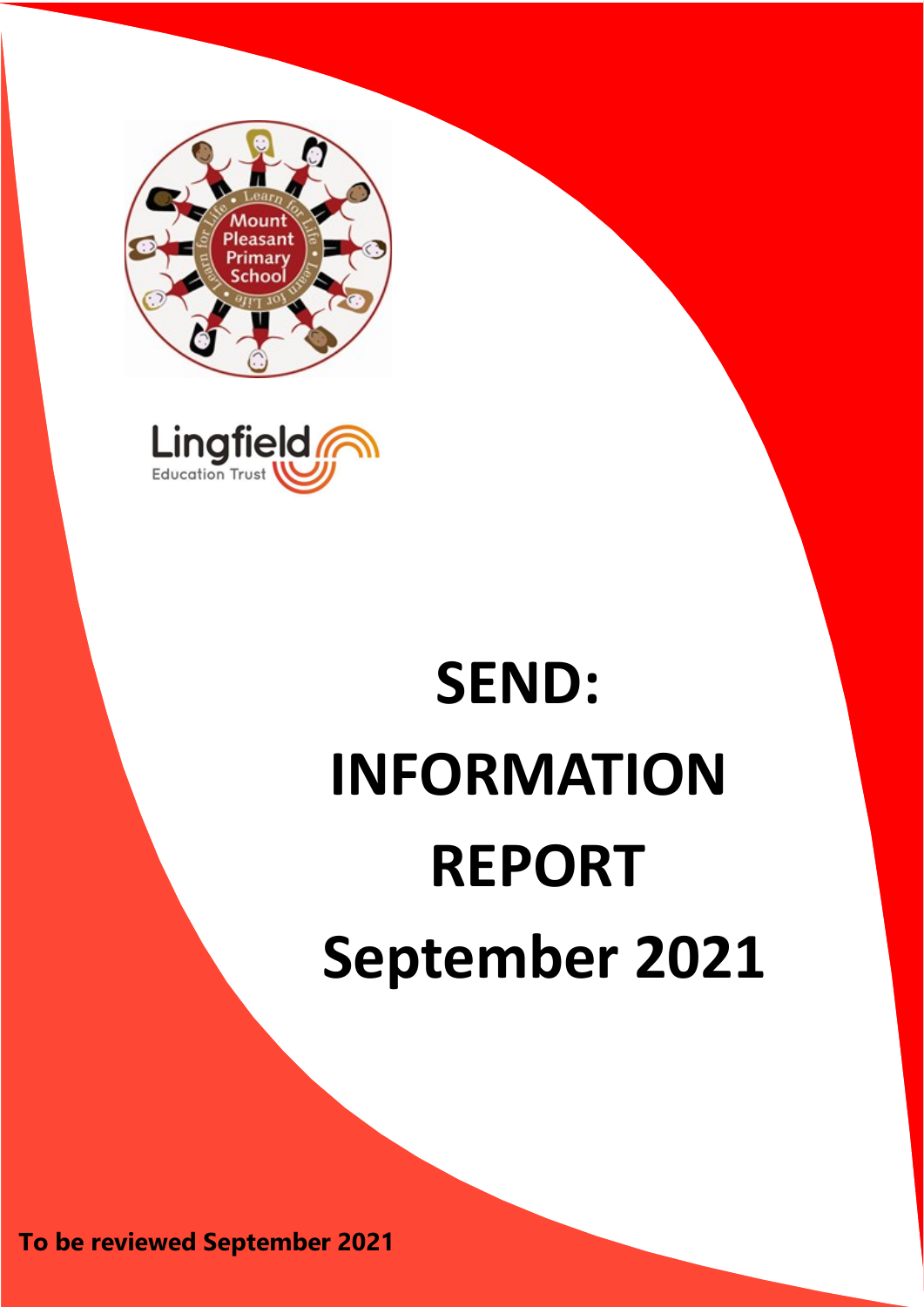# **What is a Local Offer?**

The Children and Families Act 2014 says that all schools and academies must publish a Special Educational Needs (SEND) Information Report every year. This report explains how our school meets the needs of children with SEND. It will be published on the school website and as part of Darlington Council's 'local offer'. Here is the link: <https://livingwell.darlington.gov.uk/Categories/528>

The key aim of Lingfield Education Trust and each of its schools is to help all pupils – including those with SEND and disabilities - to achieve their very best and become successful, well-rounded individuals. We believe that all children should have high quality teaching, adjusted to meet their individual needs, in accordance with our statutory duties under the Children and Families Act 2014 and the Equalities Act 2010. Our school regularly assesses all of our pupils, enabling us to determine those who may have special educational needs as early as possible.

In the report, we explain how we meet our duties towards pupils with special educational needs and disabilities, including those in our nursery. This report complements the Lingfield Education Trust's Special Educational Needs and Disabilities Policy. We will keep this report up to date. The school's Local Governing Body will also review this report every year, and will involve pupils and parents/carers. If you want to give us feedback about the report, please contact the school office.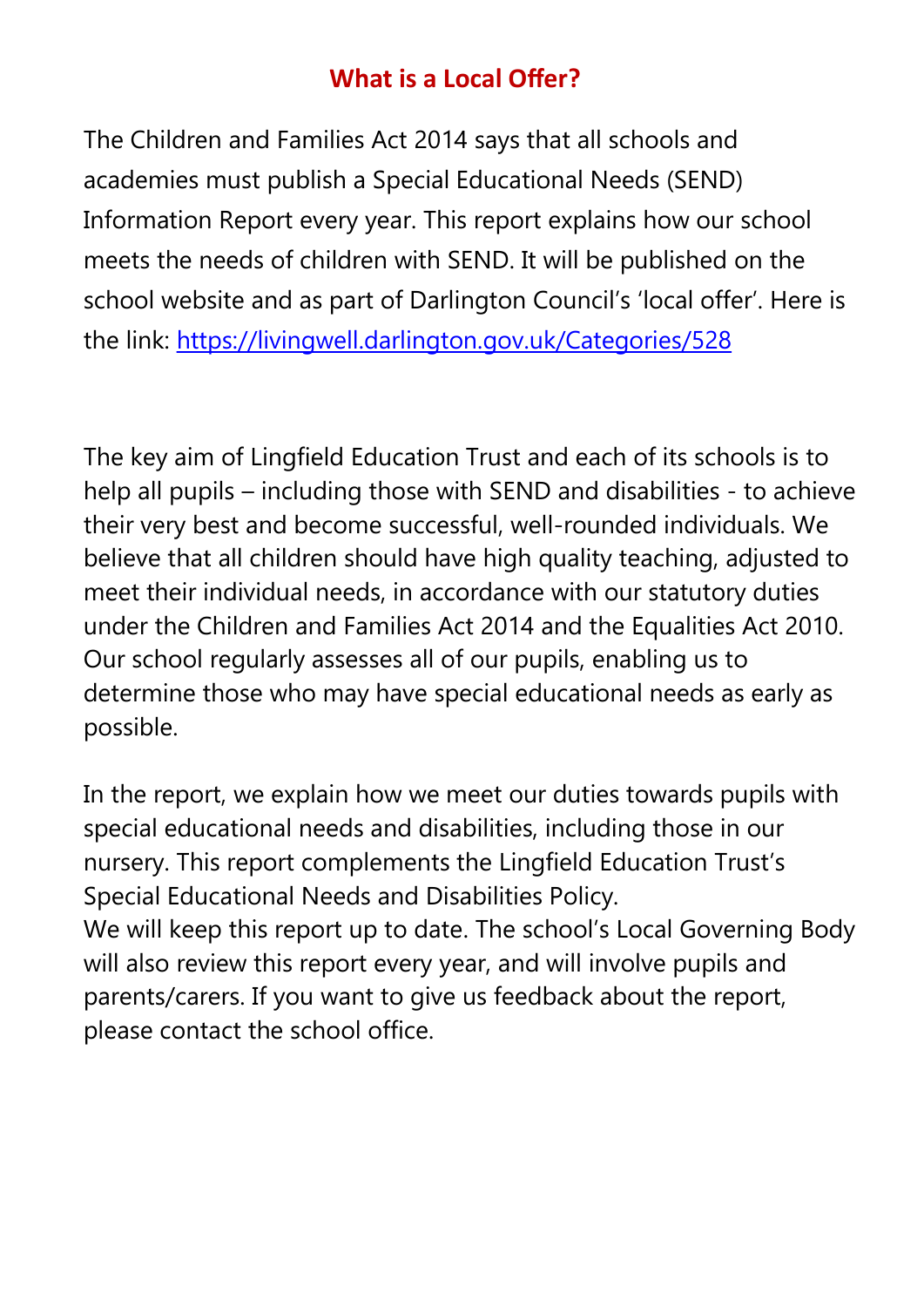#### **Who are my main points of contact at Mount Pleasant Primary?**

Your first point of contact at the school is the child's class teacher. The Special Educational Needs Coordinator (SENDCO) is responsible for managing and co-ordinating the support for children with special educational needs, including those who have Education, Health and Care (EHC) plans. They also provide professional guidance to school staff and work closely with parents/carers and other services that provide for children in the school.

| <b>Head of School</b>               | Mrs. Jo Blackham    |
|-------------------------------------|---------------------|
| <b>Assistant Head</b>               | Mr. Chris Dyer      |
| <b>SENDCO</b>                       | Mrs. Sharon Minikin |
| <b>SEND Governor</b>                | Mrs. Jenni Cooke    |
| <b>Designated Safeguarding Lead</b> | Mrs. Jo Blackham    |
| Designated Person for Looked After  | Mrs. Jo Blackham    |
| Children                            |                     |
| <b>Home School Mentors</b>          | Mrs. Sue Clarke and |
|                                     | Mrs. Ruth Bradley   |

# **Admission**

If you want a place at our school for a child with a statement or Education, Health and Care plan, this can be considered during the annual review process and/or during the admissions process. If you want a place for any other child with special educational needs, you should apply as normal, and your application will be considered in the same way as applications from children without special educational needs. Our Admissions Policy is available on our school and trust website.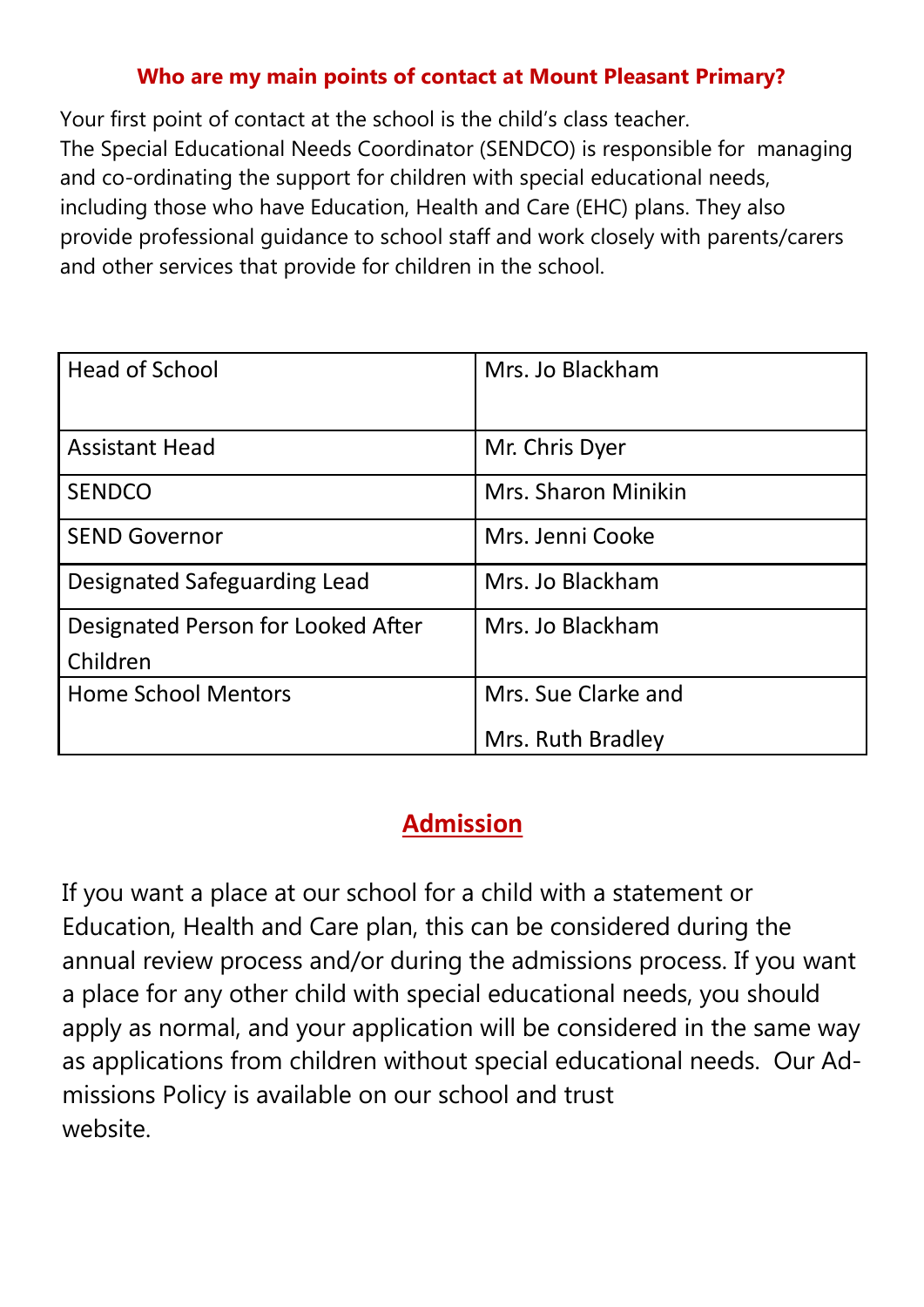## **What is SEND?**

## **Which children does the academy provide for?**

We are a primary school and we admit pupils aged 2 to 11 years. We are an inclusive school. This means we provide for children with all types of special educational needs. The areas of need that are described in the SEND Code of Practice are:

**Communication and interaction** – this includes children and young people with speech, language and communication needs (SLCN) and those with an Autism Spectrum Disorder (ASD) including Asperger's Syndrome.

**Cognition and learning** – this includes children and young people with moderate learning difficulties (MLD), severe learning difficulties (SLD) and profound and multiple learning difficulties (PMLD). This also includes children and young people with specific learning difficulties (SPLD) such as dyslexia, dyscalculia and dyspraxia.

**Social, emotional and mental health difficulties** – social, emotional and mental health difficulties may manifest themselves in many ways including becoming withdrawn or isolated, as well as displaying challenging, disruptive or disturbing behaviour. Other children and young people may have disorders such as attention deficit disorder, attention deficit hyperactive disorder or attachment disorder.

**Sensory and/or physical needs** – this includes children and young people with visual impairment (VI), hearing impairment (HI), multi-sensory impairment (MSI) and physical disability (PD).

Children and young people with any of these needs can be included with our school community. Whilst these four categories broadly identify the primary areas of need for children and young people, our school will consider the needs of the whole child or young person and not just their special educational needs.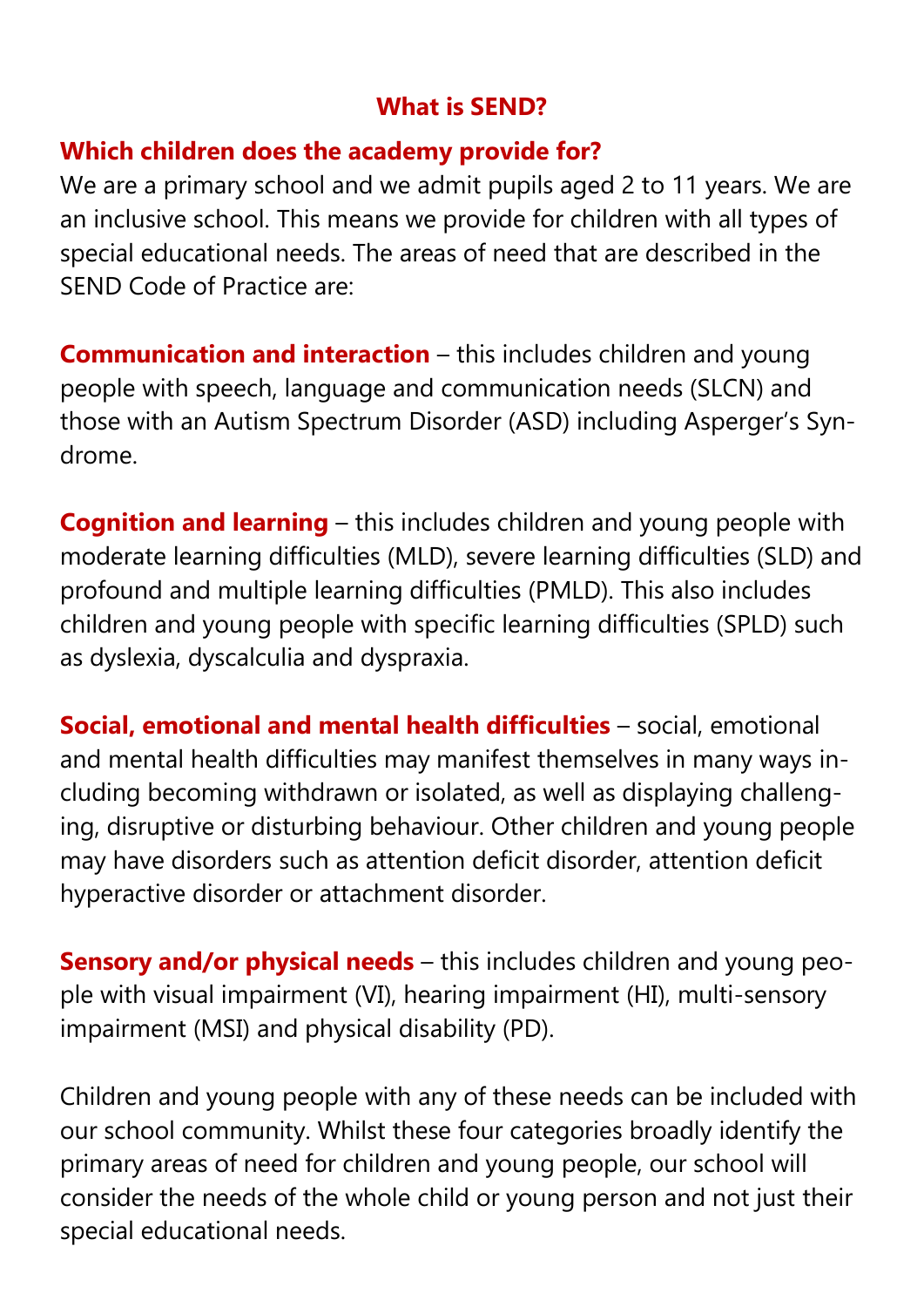# **Our Provision for children with Social Communication Difficulties.**

Mount Pleasant has a specialist provision for children with Social and Communication Difficulties, including Autistic Spectrum Disorder (ASD). We offer individualised inclusion programmes and tiers of appropriate support to meet the needs of up to 19 children. Access to the provision is gained via the Local Authority SEND provision panels. Children are referred to the panel via their home school with parental consent.

# **How does the school identify children's special educational needs?**

We have a graduated response using Local Authority Identification and Assessment 'Ranges' Documentation.

## Range 1

Quality First Teaching (QFT) for all children is expected from all teachers, in all year group, at all times. Where a child is not making expected progress, a 'Short Note' is written. It is profile of the child written in partnership with parents depicting what is going well and what needs further development. Essentially, it highlights that an enhanced level of teaching is required around the development points identified. The Short Note is in place for two terms and it is hoped that following this period of time, the child will catch up with their peers.

## Range 2

A child who (through a short note) demonstrates they need additional support above QFT will be moved onto a Support Plan. This is a higher level of support that is becoming more individualised and the child has targeted intervention around tight outcomes. At this stage, outside agencies are not necessarily involved. If a child makes progress, they are moved back to Range 1.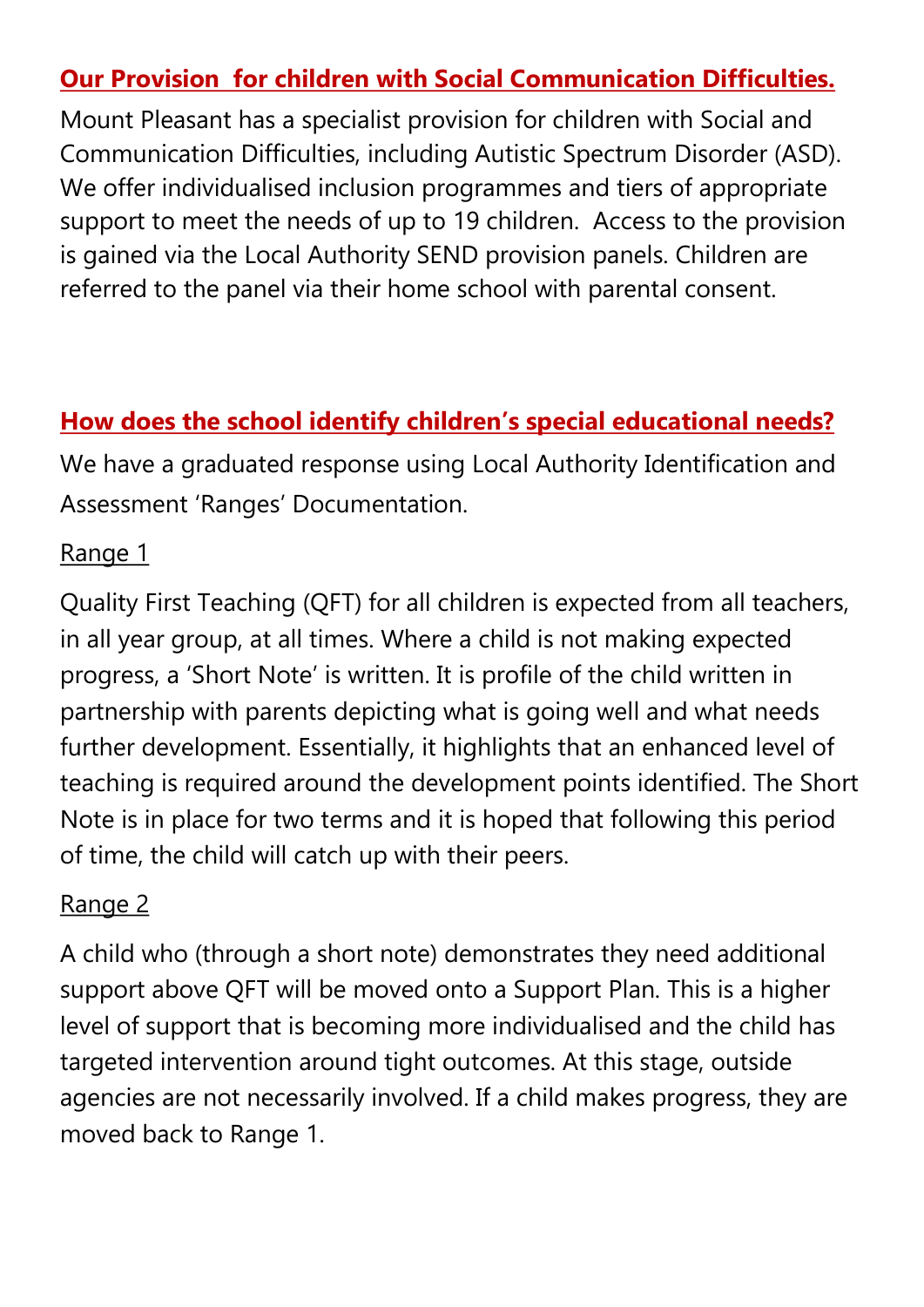# Range 3

Children at this level should have more complex needs than those at Range 2 and will have involvement from external agencies. These children will have a Support Plan in place and will also have additional documentation which we refer to as a One Plan. Although not statutory, the Local Authority prefer this format as a way of documenting further information around the child's needs in all areas. We also record a chronology of support from external agencies within this document.

## Range 4 upwards

A small percentage of our children will reach this level when they are deemed to have longstanding and complex additional needs. At this stage, we would expect that the child has been through our graduated system but is still significantly behind in a particular area. The level of the child's needs will be clear and can be evidenced. A request may be made to the Local Authority for a full 'Statutory Assessment' of the child's needs. An Educational, Health Care Plan (EHCP) is issued by the Local Authority if the assessments indicate that the school is unable to provide support for the child using the funding already available. A Making Sense Meeting is held to plan next steps.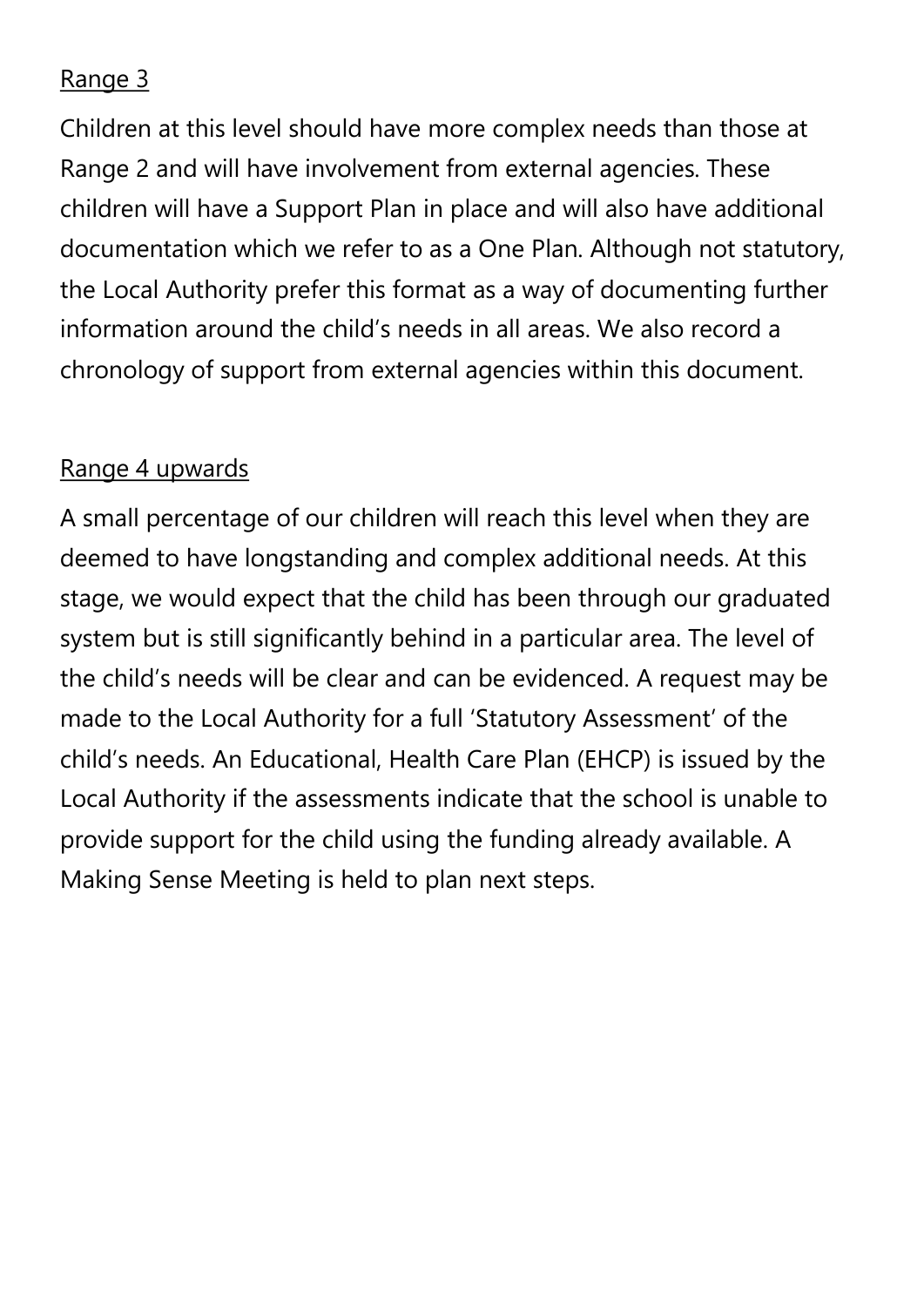# **How does the school teach and support children with SEND?**

In common with all schools in Lingfield Education Trust, we set high expectations for all pupils, whatever their prior attainment. We use assessment to set targets which are deliberately ambitious. We deliver high quality teaching that is differentiated and personalised and meets the individual needs of the majority of children and young people. Some children and young people need educational provision that is additional to or different from this and we use our best endeavours to ensure that such provision is made for those who need it.

# Teaching and learning strategies include:

- Differentiated curriculum, objectives, activities and teaching approaches
- Clarity for pupils about what they are being asked to do, why they are doing it, how they are supposed to do it and how they will know if they have done well
- Use of supportive techniques such as visual timetables, modelling and demonstration
- Clear instructions and simplified language
- Support with key words and subject terminology
- Access to word processors
- Structured routines and regular reminders of whole-school/class rules
- Reward and sanctions systems that work and take account of pupils' SEND

The quality of teaching for pupils with SEND and their progress is a core part of the Trust's performance management arrangements, and our school's approach to professional development for all teaching and support staff.

We record evidence of pupils' progress, with a focus on outcomes and a rigorous approach to the monitoring and evaluation of any SEND support provided. We will record details of additional or different provision made under SEND support.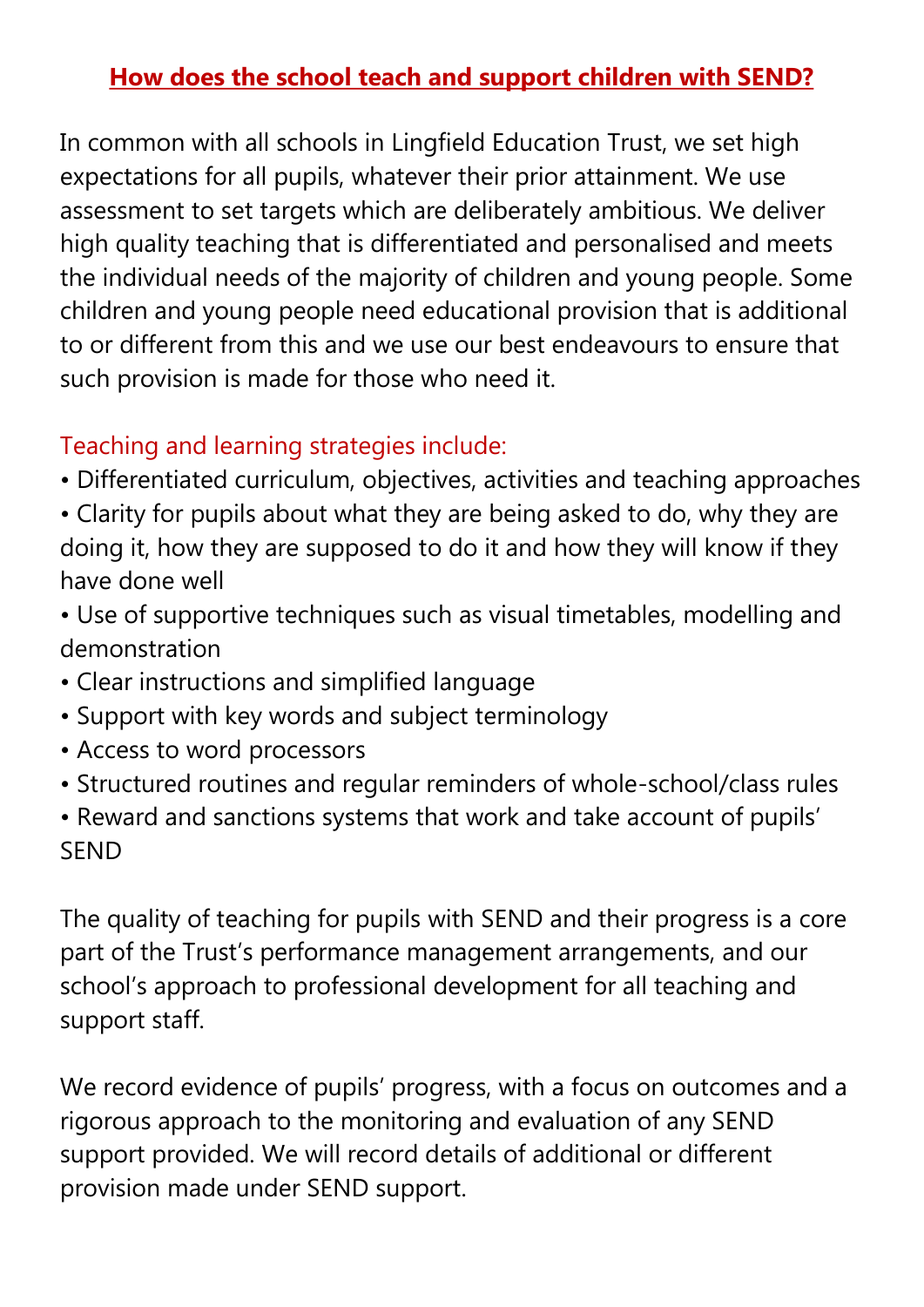This forms part of regular discussions with parents about the child's or young person's progress, expected outcomes from the support and planned next steps. Decisions and actions are revisited, refined and revised with a growing understanding of the pupil's needs and of what supports them in making good progress and securing good outcomes. This is known as the graduated approach. Clear dates for reviewing progress are agreed and the parent, pupil and teaching staff will be clear about how they will help the pupil reach their expected outcomes. The effectiveness of the support and interventions and their impact on the student/ pupil's progress will be reviewed in line with the agreed date.

EHC plans are used to actively monitor children and young people's progress towards their outcomes and longer term aspirations. They must be reviewed as a minimum every 12 months. Reviews will be undertaken in partnership with the child or young person and their parents, and will take account of their views, wishes and feelings. The review will focus on the child's progress towards achieving the outcomes specified in the EHC plan. The review will also consider whether these outcomes and supporting targets remain appropriate. Parents, a school representative, a Local Authority SEND Officer, a health service representative and a Local Authority social care representative will be invited to the review meeting, if appropriate.

Before the meeting we will:

• give notice to all parties at least two weeks before the meeting and seek advice and information about the child;

• send out any advice or information gathered to all those invited at least two weeks before the meeting.

We will prepare and send out a report of the meeting to everyone invited within two weeks of the meeting. Where a child is looked after by the Local Authority, the academy will endeavour to synchronise EHC plan reviews with social care reviews.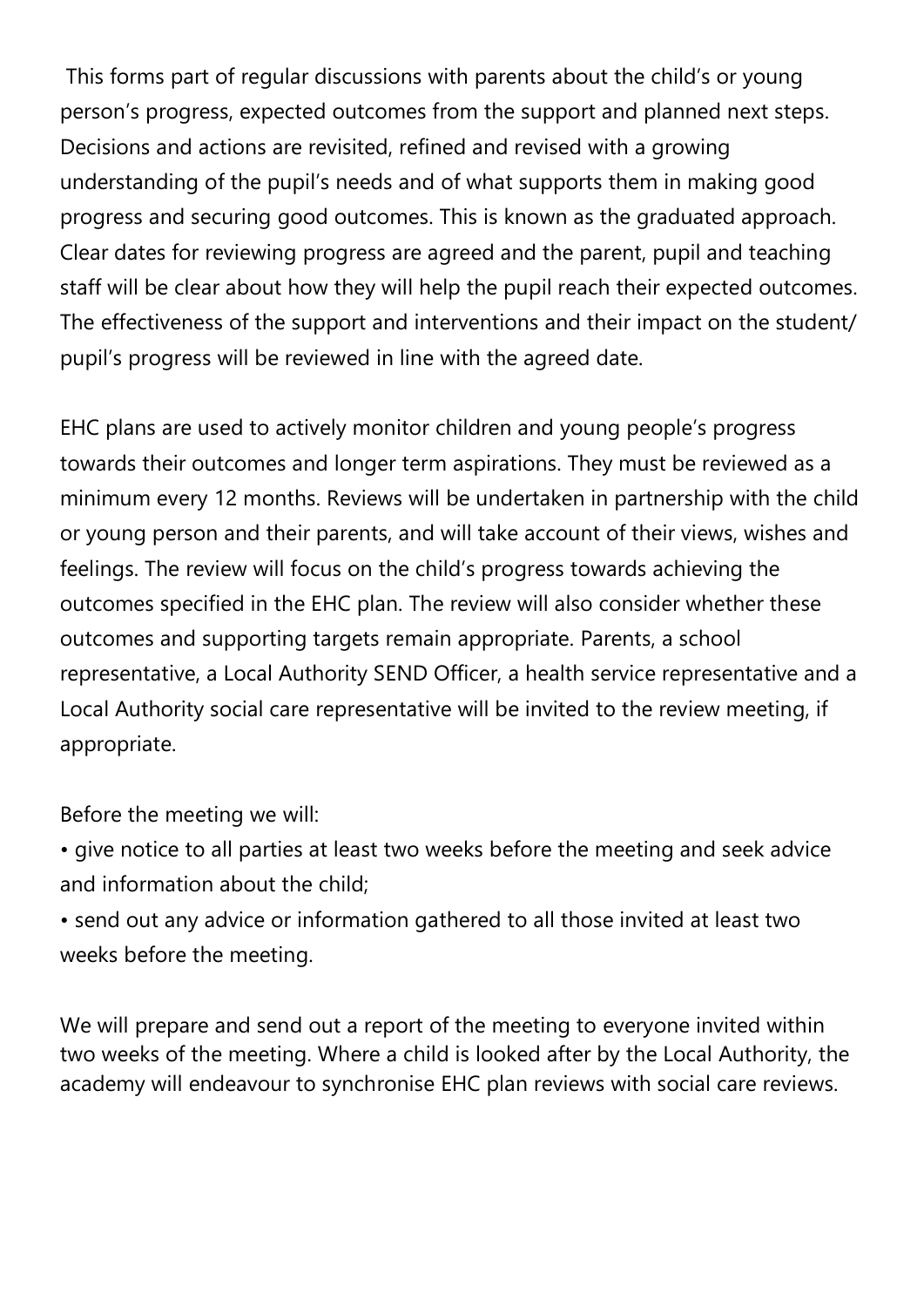## **How will the curriculum and learning environment be matched to my child's/ young person's needs?**

All pupils have access to a broad and balanced curriculum which is suitable for all our pupils. We will set high expectations for all pupils.

We adjust the curriculum for each child with SEND to make sure that they can access the subjects at their own level, and make progress. This is called 'differentiation'. Lessons are planned to address potential areas of difficulty and to remove barriers to pupil achievement. We do what is necessary to enable children and young people to develop, learn, participate and achieve the best possible outcomes irrespective of whether that is through reasonable adjustments for a disabled child or special educational provision for a child with SEND.

We will look at the child's level of achievement and see what support they need to make good progress and reach their potential. We will use our Assessment Policy to do this. We will talk with children and parents as part of the SEND support cycle (assess, plan, do, review).

Further information about our academy's curriculum for each year group is available on our website.

## **Adaptation of curriculum and environment**

All children are encouraged to take part in as much of school life as possible and access arrangements are made accordingly.

School has ramped access to all parts of building, there are no upstairs levels.

- All school areas are accessible to wheelchair users.
- School has individual classrooms with a number of quiet rooms and small group work areas. School is not open plan. There are girls and boys toilets in all areas of the school, in every corridor and for access during playtimes.

School has an accessible toilet and changing room.

Other inclusion aspects within our school include enlarged fonts, writing slopes, wobble cushions, visual timetables, appropriate interventions and use of Teaching Assistant support.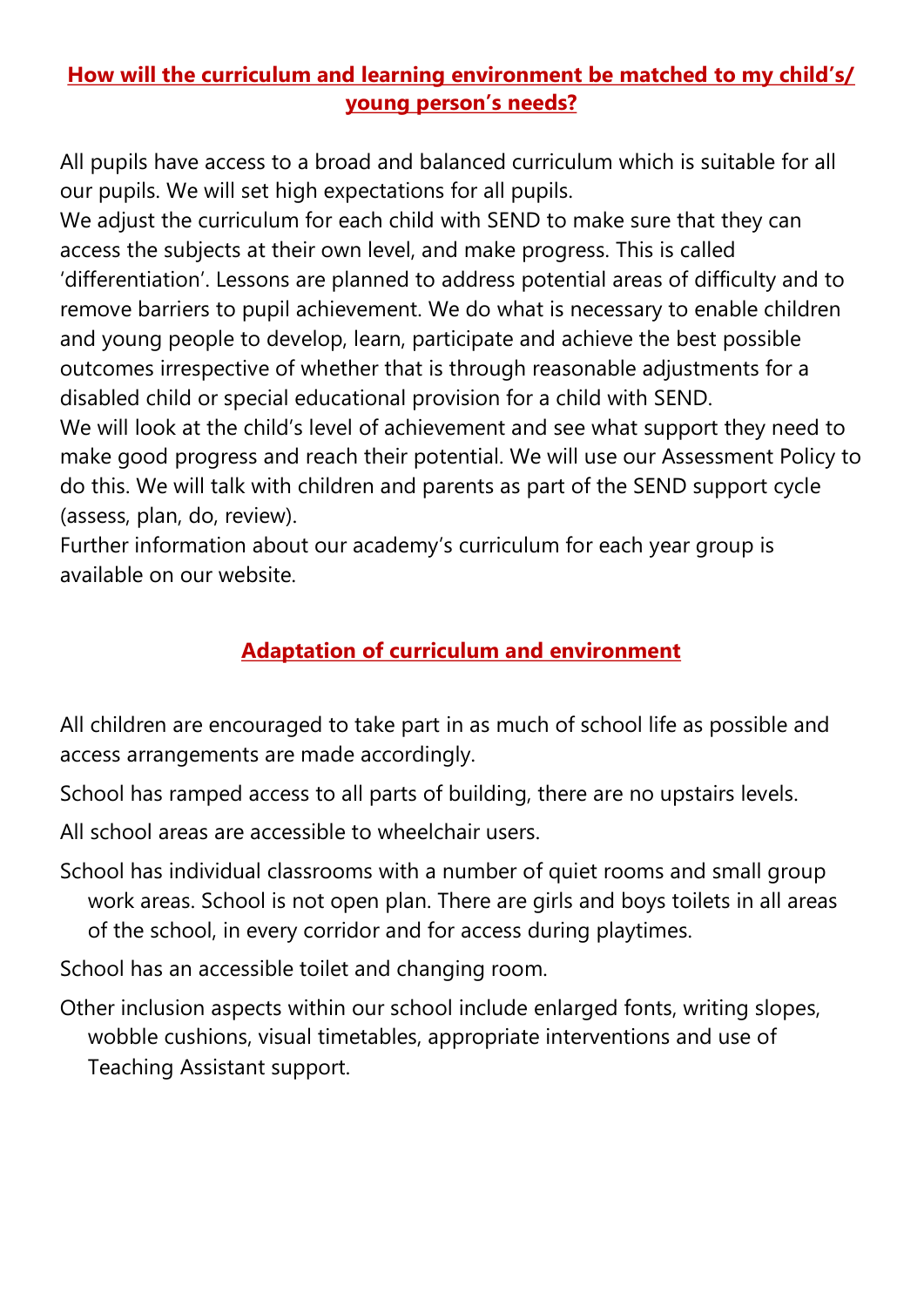#### **How are parents and carers involved in reviewing children's progress and planning support?**

Parent and children are at the centre of the new SEND reforms and we aim to involve them at each stage. We use the following strategies:

- \* Have regular meetings and discussions with parents about what we have planned for their child and how to link this with interests and passions demonstrated at home.
- \* Hold regular parents meeting with groups of parents.
- \* Have parent governors.

\*Invite parents to 'Award assemblies' to celebrate their children's work.

- \* Ascertain views of parent and child through questionnaires.
- \* Make close observations during school to identify the types of activities and experiences that most engage each child so these can be developed further and be used inform future planning.
- \* Involve SEND children with planning their own activities and encouraging them to share what they would like to learn and participate with.
- \* Ensure reviews are person centred. Systems such as school council, children being involved in setting own targets and a buddy scheme ensure 'pupil voice'.
- \* Extend any resources that they show a preference for.
- \* Most importantly, ensure the children with SEND are happy, motivated and make expected levels of progress throughout their time in school.
- \* School holds half termly pastoral meetings where extra pastoral support is planned for pupils. We offer intervention and counselling services for pupils via our Pastoral Team. Our Home School Mentors, Sue Clark and Ruth Bradley, are available throughout the day to support families and pupils as and when required.
- \* Involve parents in the regular reviews of SEND support plans and, where applicable, in the annual review of EHC plans.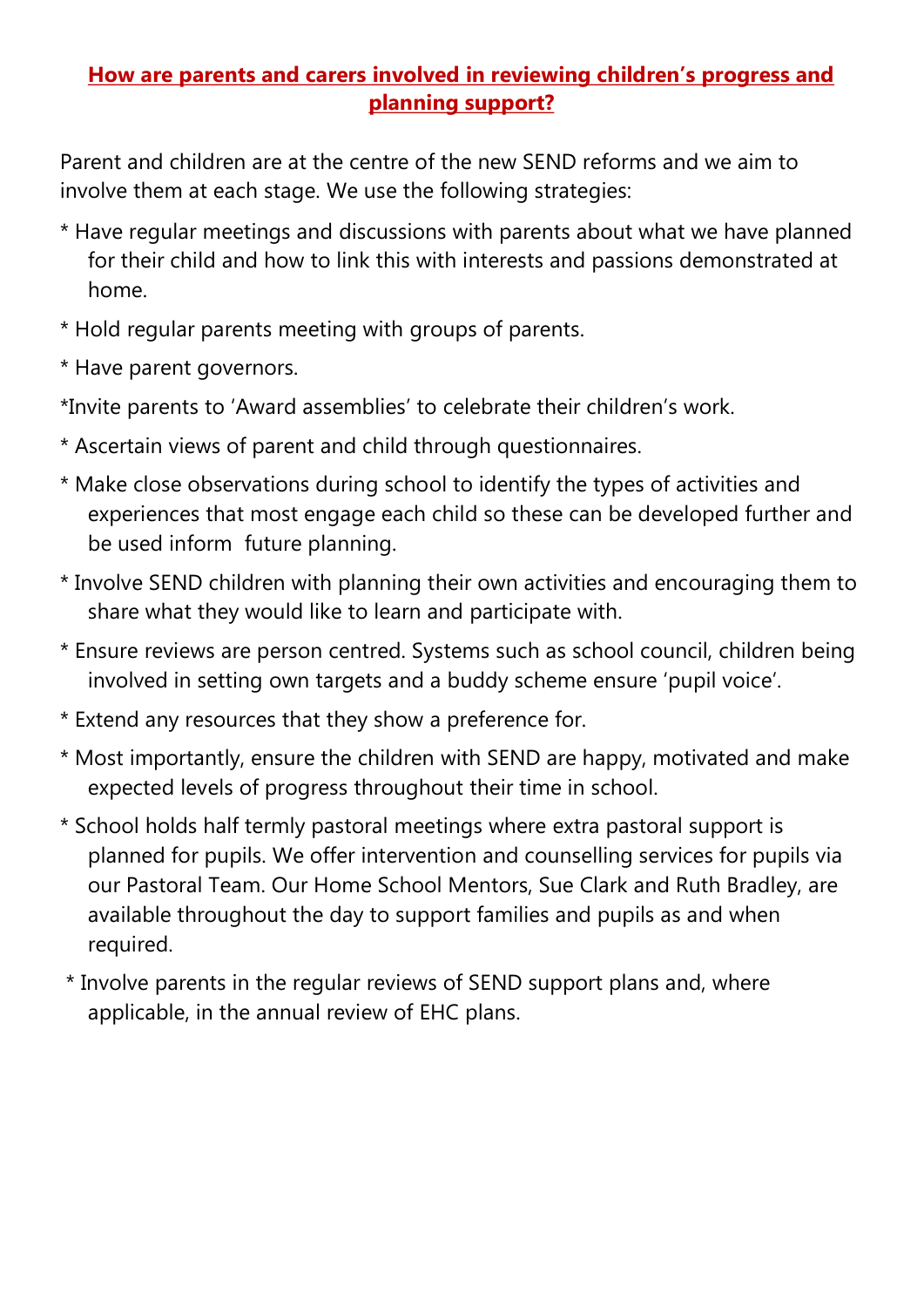## **How are children involved in reviewing their progress and planning support?**

We are committed to involving children and young people with SEND in decisions about their learning. We will:

- Have regard to the views, wishes and feelings of children and young people;
- Provide children and young people with the information and support necessary to enable full participation in decision making;
- Support children and young people to develop and help them achieve the best possible educational and other outcomes, preparing them effectively for adulthood.

#### **How will the academy prepare and support my child to transfer to a new school/ college or the next stage of education and life?**

With the right support, the great majority of children and young people with SEN or disabilities can find work, be supported to live independently, and participate in their community. In common with all academies in the Lingfield Education Trust, we encourage these ambitions from the start. Our SEND support includes planning and preparation for the transitions between phases of education, key stages, year groups and preparation for adult life. We will agree with parents and students/ pupils the information to be shared as part of this process. We support children and young people so that they are included in social groups and develop friendships. This is particularly important when children and young people are transferring from one phase of education to another.

If a child or young person has an EHC plan, this will be reviewed and amended in sufficient time prior to moving between key phases of education.

For pupils transferring to Secondary school, additional support is specifically tailored to meet individual need. This may include additional supported transitional visits and travel training practice.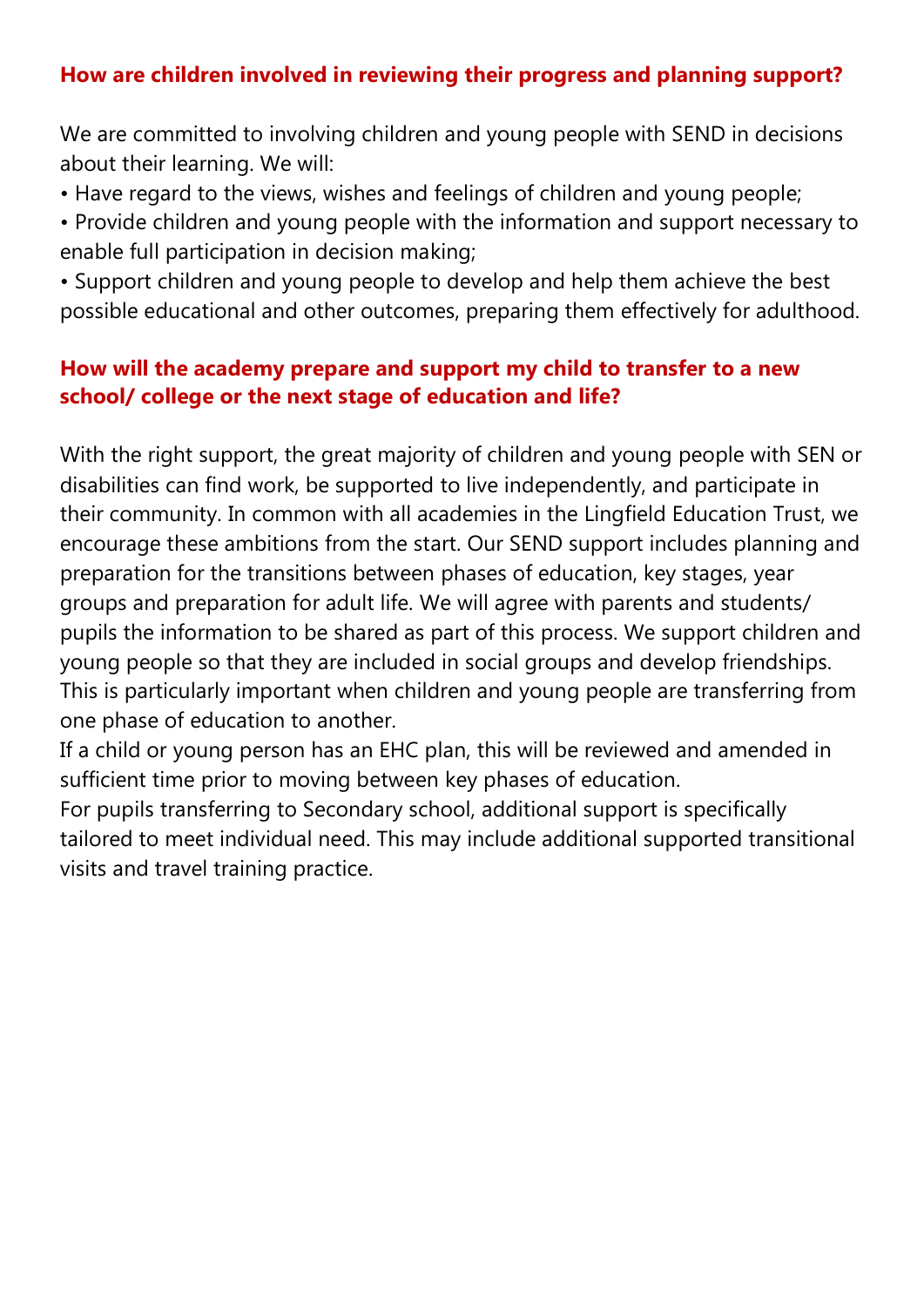## **What training do academy staff have?**

We regularly and carefully review the quality of teaching for all pupils, including those at risk of underachievement. This includes: identifying particular patterns of need in the academy, reviewing, and where necessary improving, teachers' understanding of strategies to identify and support vulnerable students/pupils and their knowledge of the SEND most frequently encountered. The quality of teaching for pupils with SEND, with the progress made by pupils, is a core part of the Lingfield Education Trust's performance management arrangements and its approach to professional development for all teaching and support staff.

Expertise within the school include qualifications in:

Autism awareness and strategies for inclusion

Strategies for supporting children with 'dyslexia'(difficulties with reading, writing and spelling)

Picture Exchange Communication Systems training

Holding CAF meetings

National SENDCO Award

Strategies for supporting children with 'dyspraxia '(problems with motor skills, organisation)

Strategies for supporting children with Attachment Disorder

Team Teach Positive Handling Strategies

Strategies to support children with challenging behaviours including Attention Deficit Hyperactivity Disorder

Speech and Language

Social skills and emotional development

Communicate and Print/Social Stories

Strategies for supporting children with Global Delay

Strategies for supporting child with Pathological Demands Avoidance

Occupational Therapy/Tree Tops

Foetal Alcohol Syndrome Awareness

Play therapy and counselling

SENDCO attends regular SENDCO network meetings as well as Nationwide Inclusion Conferences.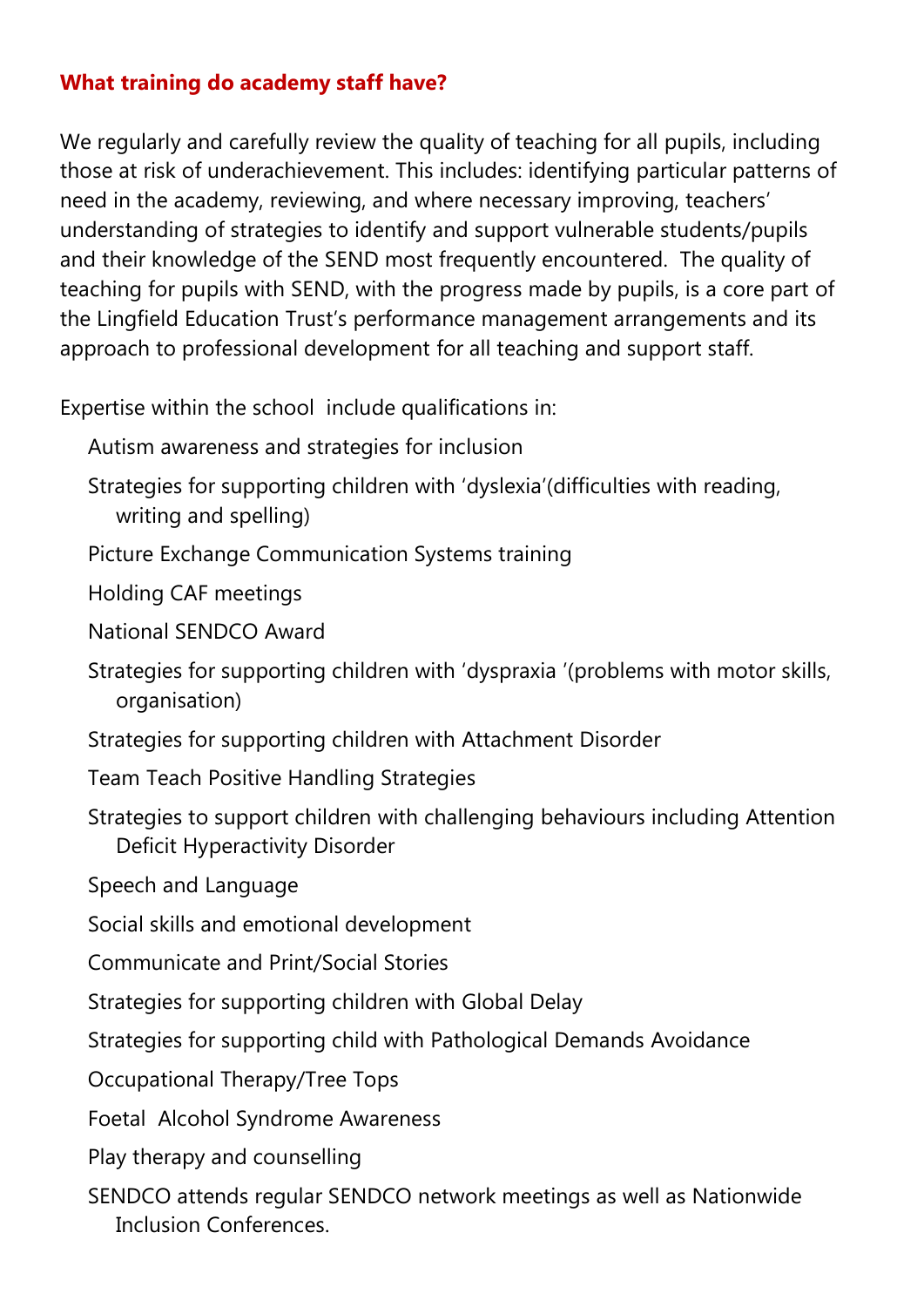#### **How does the academy measure how well it teaches and supports children with SEND?**

We regularly and carefully review the quality of teaching for all pupils to make sure no-one under achieves. We look at whether our teaching and programmes of support have made a difference and also their cost effectiveness. We use information systems to monitor the progress and development of all pupils. This helps us to develop the use of interventions that are effective and to remove those that are less so.

Pupil Progress Meetings are held regularly. This is a meeting where the class teacher meets with members of the Leadership Team to discuss the progress of the pupils in their class. This shared discussion may highlight any potential problems in order for further support to be planned which will be discussed and implemented by the SEND team or Pastoral team.

#### **How accessible is the academy and how does the academy arrange equipment or facilities children need?**

The Lingfield Education Trust's Equality and Diversity Policy and its Equality Objectives are available on the Trust's website, as is its Policy for Supporting students and pupils with medical conditions.

Our academy's Accessibility Plan is available on our website.

## **How will my child/young person be included in activities with other children, including school trips?**

We are committed to eliminating discrimination, promoting equality of opportunity and fostering good relationships. Through careful planning and reasonable adjustments, pupils with SEND engage in the activities of the academy together with those who do not have SEND, and are encouraged to participate fully in the life of the academy and in any wider community activity. We work with parents and pupils to listen to their views, feelings and wishes to ensure pupils with SEND engage fully in the life of the school and in any wider community activity.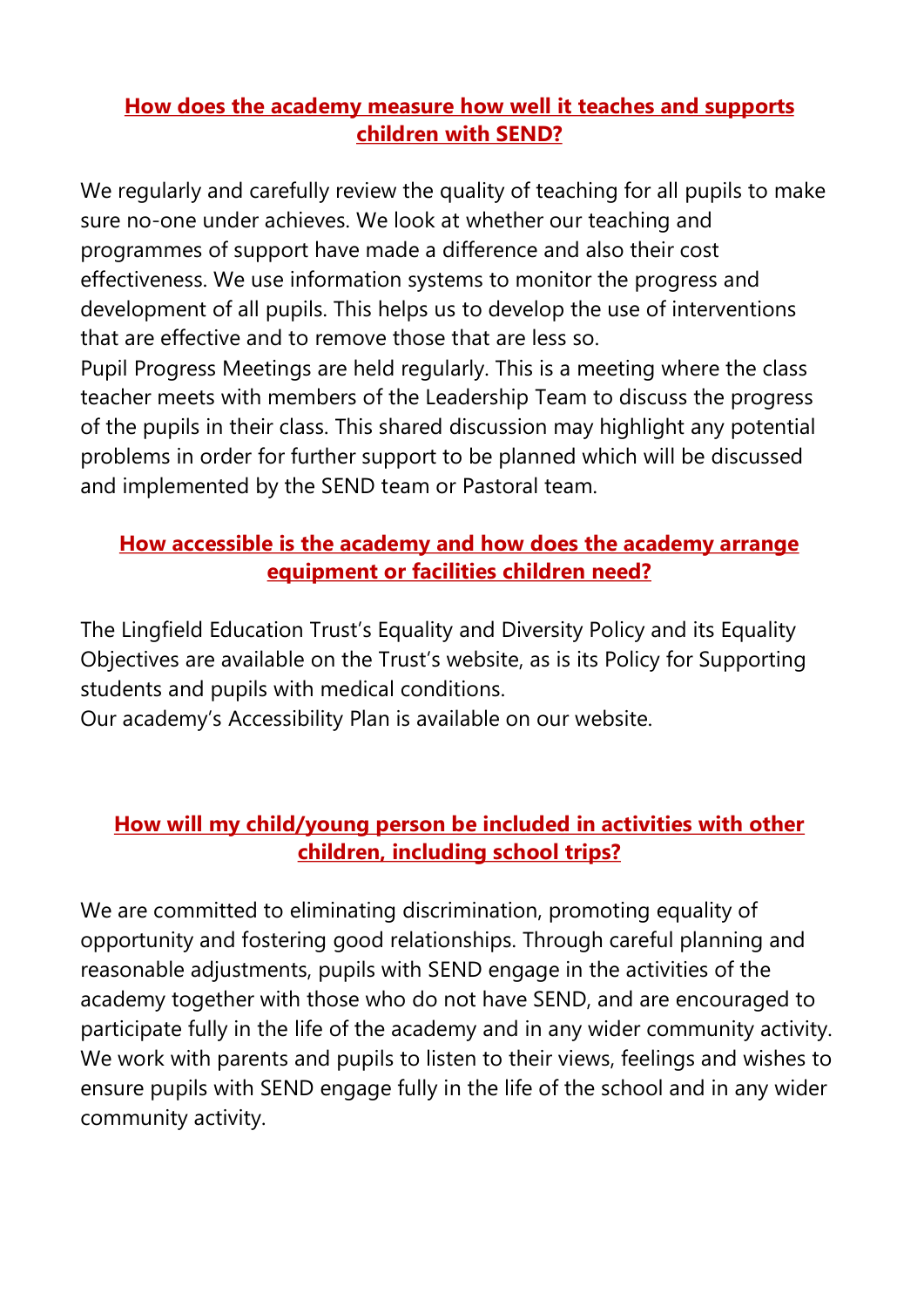#### **What support will there be for my child's/young person's overall well-being, and their emotional, mental and social development?**

At Mount Pleasant, we support the emotional, mental and social development of children and young people with SEND and disabilities by providing extra pastoral support arrangements for listening to their views and implementing measures to prevent bullying. We have the following provision for ensuring a high standard of emotional and social development: Social skills groups

Listening groups and relevant Speech and Language groups.

Counselling

E safety training

PSHE session

Circle time

Home schools mentors/counsellor

Targeted PE sessions for children with esteem issues.

Buddy groups.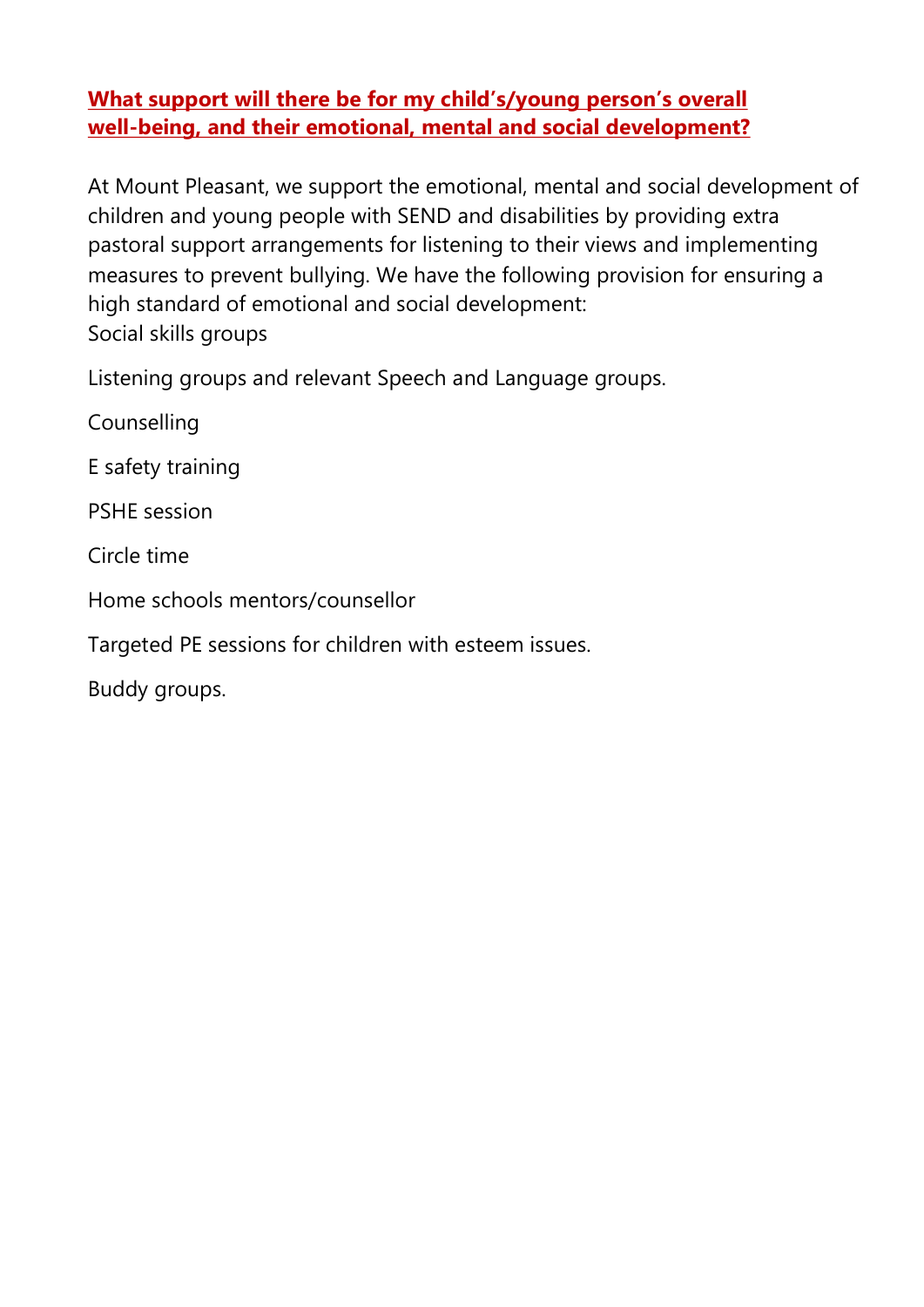## **Pupils with medical needs**

If a pupil has a medical need then a detailed Care Plan is compiled by our home/school mentors in consultation with parents/carers. These are discussed with all staff involved with the pupil.

A high number of our staff receive basic First Aid training, in addition to those that have full paediatric first aid training.

Where necessary and in agreement with parents/carers medicines are

administered in school but only where a signed Medication agreement (in line with the medication policy) is in place to ensure the safety of both child and staff member.

## **Looked after children**

Mount Pleasant Primary offers a fully inclusive environment for children who are 'Looked After'. Whilst not all children who are looked after have identified SEND, we recognise that sometimes children may need

additional support from time to time. This support can include social and emotional support such as therapeutic services and intervention for

developing friendships, play skills, self-regulation and self-esteem.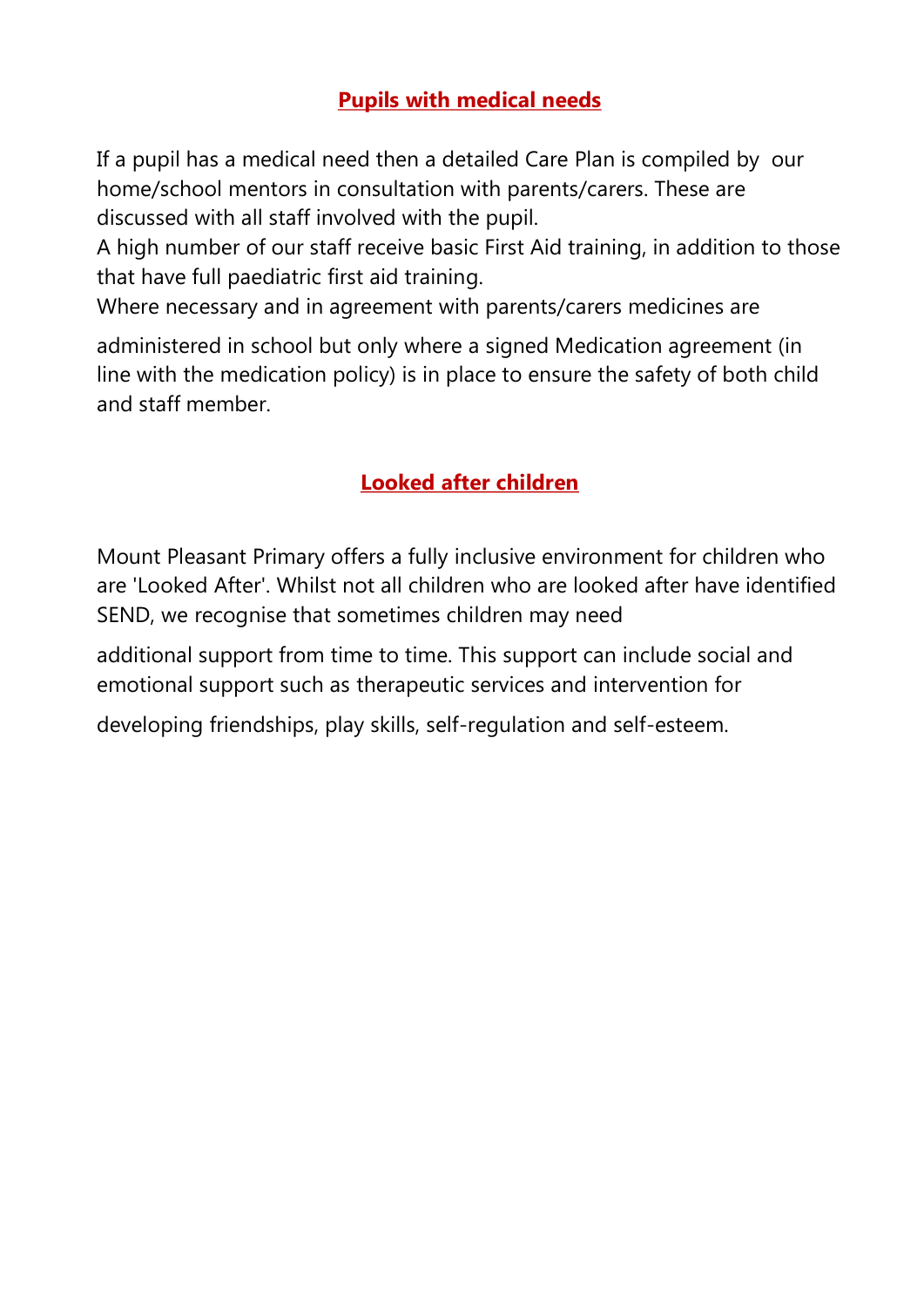#### **What specialist services does the academy use to support children and their families?**

As part of the cycle of SEND support (assess, plan, do, review) we will consider whether we need to involve other services to make sure the child's specific needs are met. Parents are always involved in any decision to involve specialists. We will always involve a specialist where a child or young person makes little or no progress over a sustained period or where they continue to work at levels substantially below those of pupils at a similar age despite evidence-based SEND support delivered by appropriately trained staff. The academy may involve specialists at any point to advise on early identification of SEND and effective support and interventions.

We work with parents and agencies to consider a range of evidence-based and effective teaching approaches, appropriate equipment, strategies and interventions to support the child's or young person's progress. Together, the parties agree the needs of the child or young person, responsibilities and the outcomes to be achieved through the support, including a date by which it is reviewed. Records of involvement of specialists are kept and shared with parents and teaching staff.

Where a child is looked after by a Local Authority, we will work closely with the other relevant professionals involved in the child's or young person's life as a consequence of being looked after.

We work closely with the Local Authority and other providers to agree the range of local services and clear arrangements for making appropriate requests. Some services may be commissioned directly.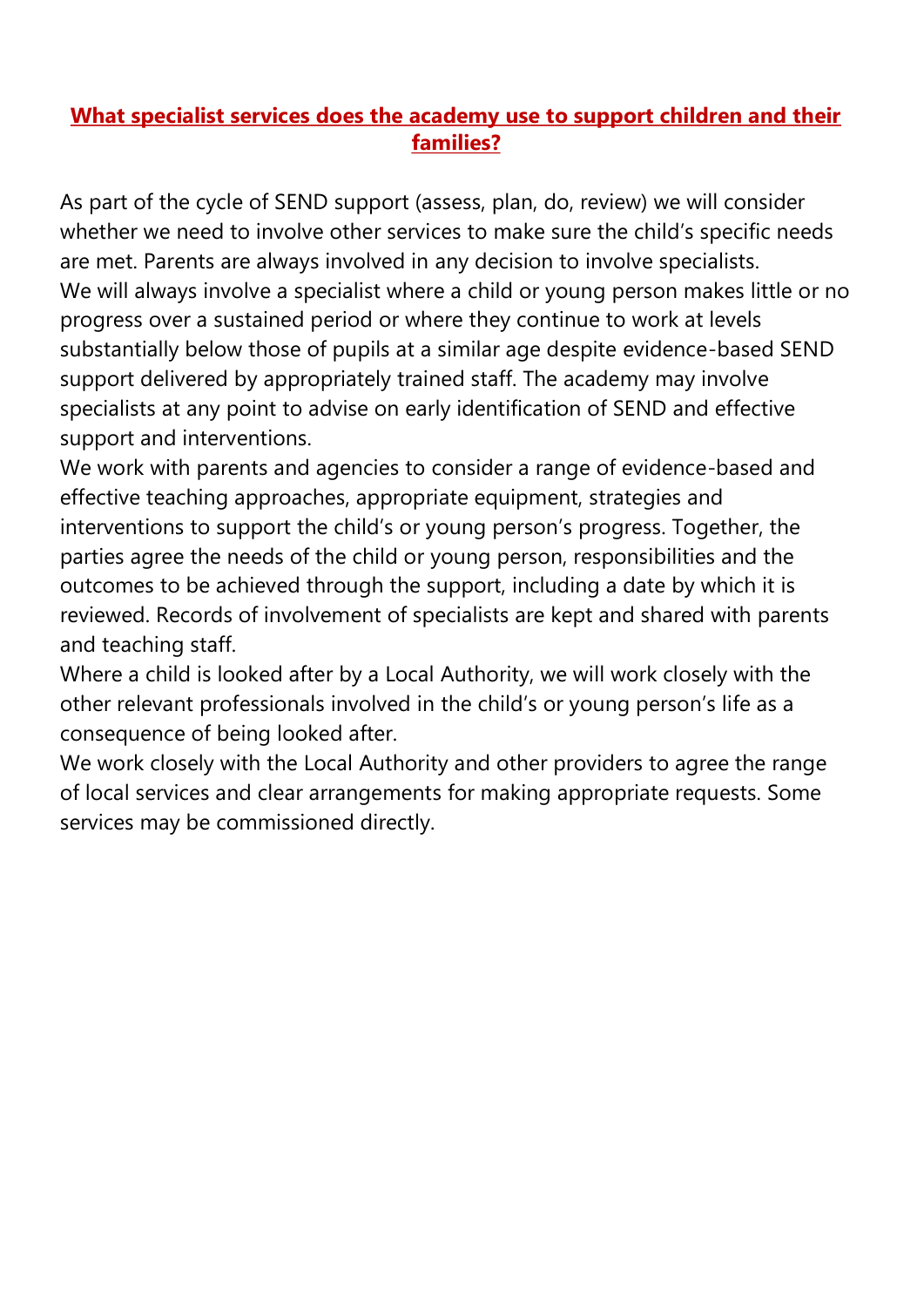#### **Where can I get information, advice and support?**

The Government has asked all Local Authorities in the UK to publish, in one place, information about the services and provision they expect to be available in their area for children and young people from 0 to 25 who have Special Educational Needs and/or a Disability (SEND). This is known as the Local Offer.

At Mount Pleasant Primary School we are committed to the equal inclusion of all pupils in all areas of Early Years and Primary School life. We recognise the diverse and individual needs of all of our pupils and take into account the additional support required by those children with Special Educational Needs and Disabilities (SEND).

Further information about the Local Offer can be found on the Darlington's People's Information Point which is an online directory: [https://](https://livingwell.darlington.gov.uk/Categories/528) [livingwell.darlington.gov.uk/Categories/528](https://livingwell.darlington.gov.uk/Categories/528)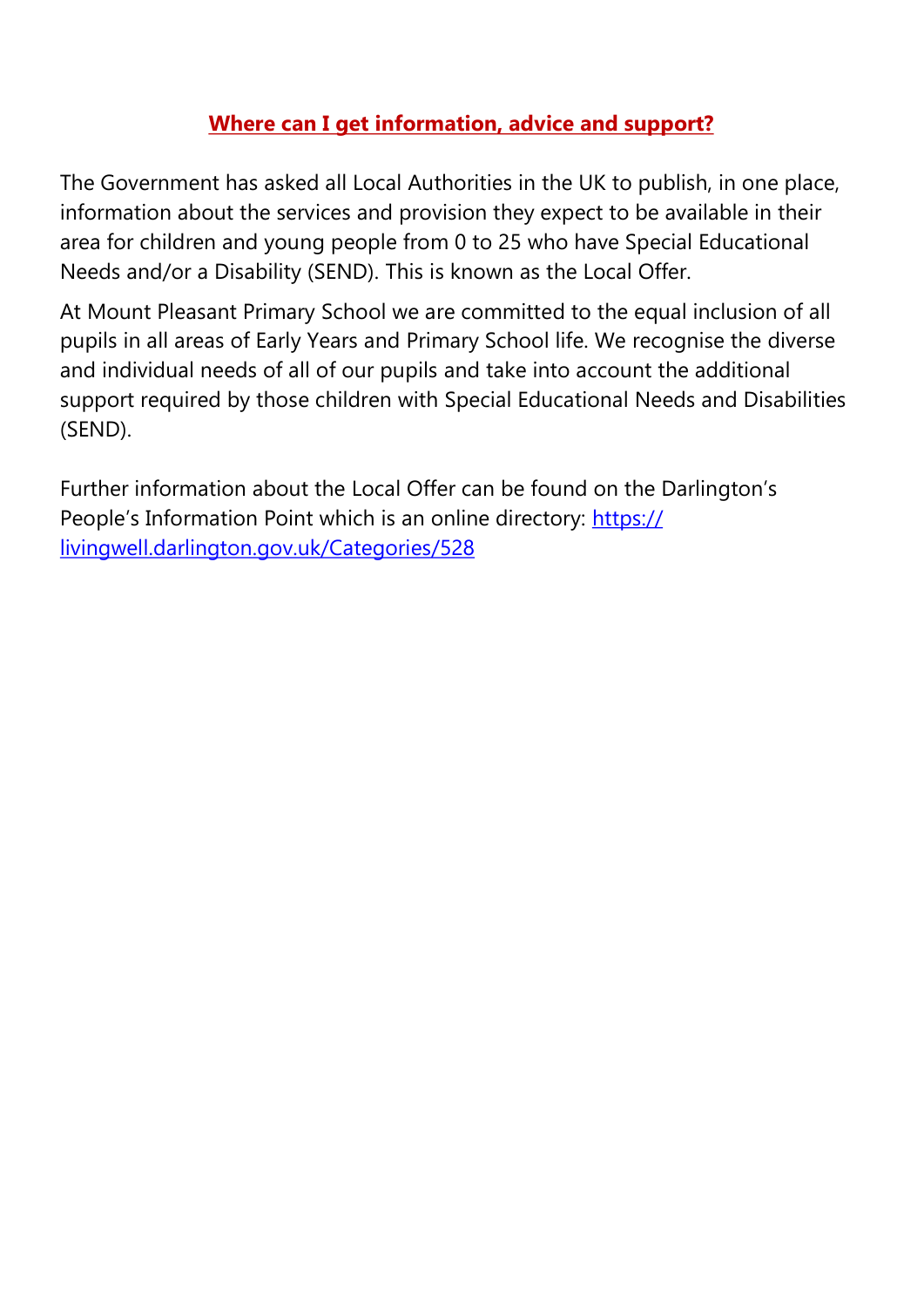#### COVID-19

During each Lockdown, we have worked hard to address the needs of children with SEND.

Support for SEND children during lockdown.

- SENDCO continued to complete annual reviews.
- SENDCO continued to make requests for statutory assessment.
- SENDCO continued to make EYFS funding applications.
- SENDCO continued to liaise with external agencies around the needs of individuals.
- SENDCO and staff continued to gather information and make referrals to CAMHS, SALT and Occupational Therapy.
- SENDCO completed risk assessments completed for each EHCP child.
- Weekly phone calls and email contact made to parents of all children with EHCPs and who those deemed vulnerable.
- Weekly email contact by class teachers to parents via Class Dojo.
- Supportive information for parents was advertised on school Facebook. page
- Regular phone call contact to parents (and children if they wish)
- Zoom meeting opportunities provided for each class by Home School Mentor.
- Staff provided with relevant information regarding key worker and vulnerable children with additional needs in school to ensure that appropriate provision occurred.
- Opportunities for staff training, e.g, ASD, The SEND Code of Practice,

Dyslexia and Mental Health.

#### Current Focus

We have a particular focus at this time in addressing the Health and Well-Being of the children through providing a supportive environment in which the children can adjust to being back at school. We are enabling them to re-establish relationships, feel safe, adjust to the current 'new normal'.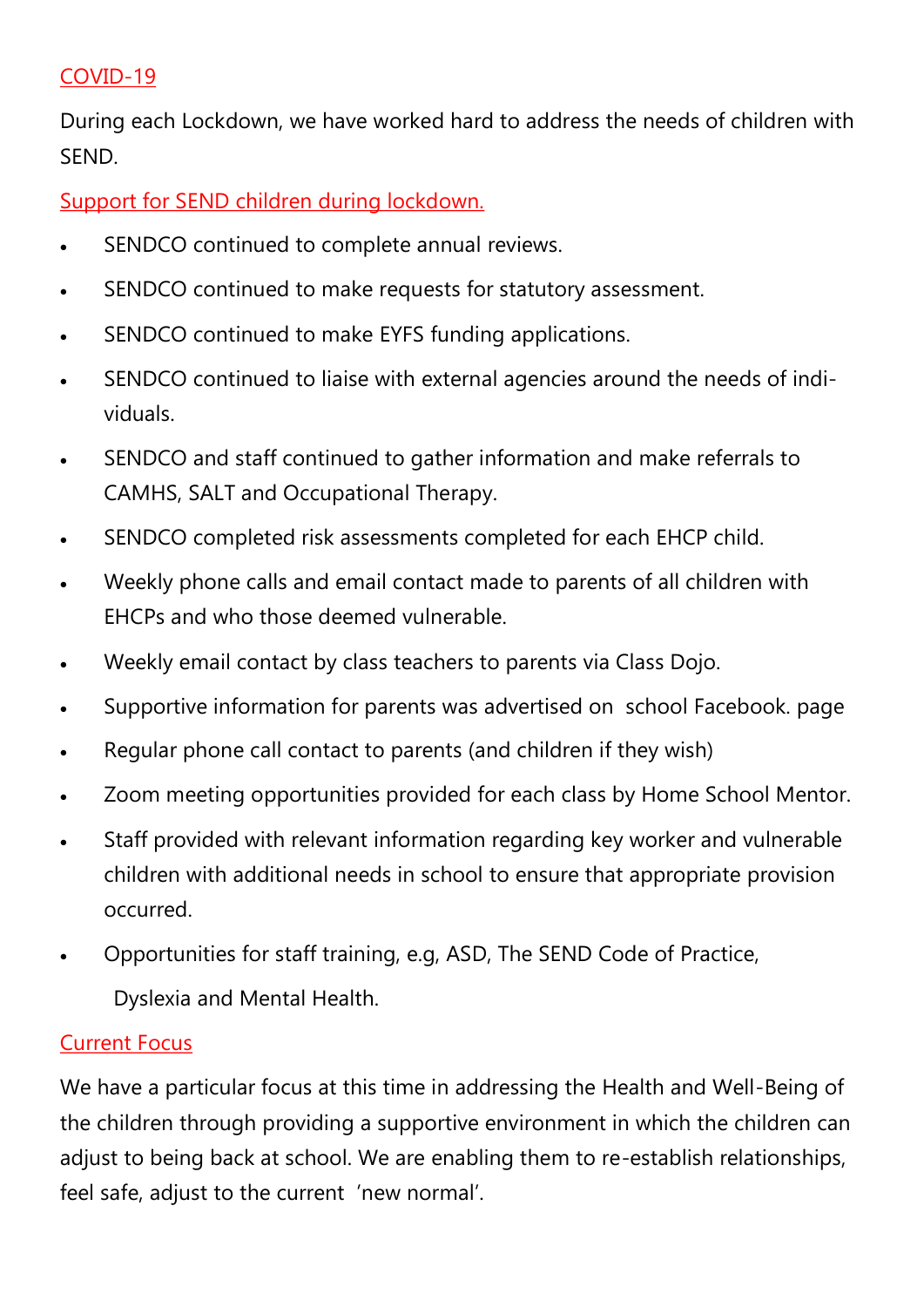## **What do I do if I am not happy or if I want to complain?**

If there are any disagreements with parents about SEND support for their child, we will work with them to try to resolve these. If parents have a complaint they can use the Trust's Complaints Policy and Procedure.

## **Other relevant policies**

Other policies that include information that may be important for pupils with SEND are:

Trust policies:

- Data protection
- Complaints Policy
- Equality and Diversity Policy
- Supporting Pupils with Medical Conditions Policy
- Safeguarding and Child Protection Policy
- Special Educational Needs and Disabilities Policy
- Admissions Policy

School-specific policies

- Behaviour Policy
- Anti-Bullying Policy
- Physical Intervention Policy
- Intimate Care Policy